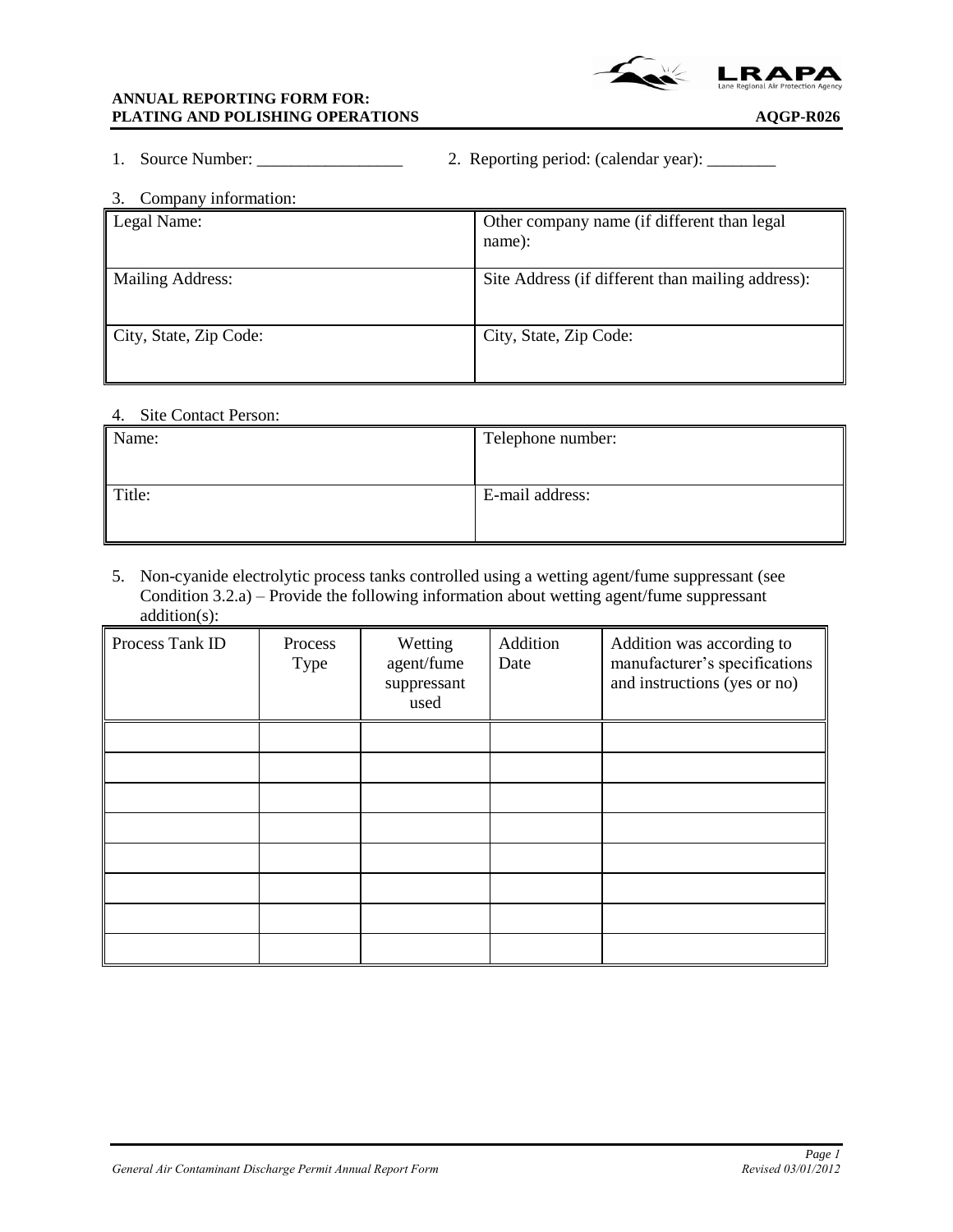

6. Non-cyanide electrolytic process tanks, dry mechanical polishing operations, and thermal spraying operations controlled with an add-on control system (see Conditions 3.2.b, 3.6, and 3.7) – Provide the following information about the control system:

| Process Tank<br>ID | Process/<br>operation Type | Control system<br>used | Addition<br>Date | Control system operated<br>according to manufacturer's<br>specifications and instructions<br>(yes or no) |
|--------------------|----------------------------|------------------------|------------------|----------------------------------------------------------------------------------------------------------|
|                    |                            |                        |                  |                                                                                                          |
|                    |                            |                        |                  |                                                                                                          |
|                    |                            |                        |                  |                                                                                                          |
|                    |                            |                        |                  |                                                                                                          |
|                    |                            |                        |                  |                                                                                                          |
|                    |                            |                        |                  |                                                                                                          |
|                    |                            |                        |                  |                                                                                                          |
|                    |                            |                        |                  |                                                                                                          |

7. Flash or short-term electroplating tanks controlled by limiting operation time (see Condition 3.3.a):

| Tank ID | Tank Type | <b>Flash or Short</b><br>term | Is tank operation<br>limited to 1 hour per<br>day? |    |     | Is tank operation<br>limited to 3 minutes per<br>hour? |
|---------|-----------|-------------------------------|----------------------------------------------------|----|-----|--------------------------------------------------------|
|         |           |                               | Yes                                                | No | Yes | N <sub>o</sub>                                         |
|         |           |                               |                                                    |    |     |                                                        |
|         |           |                               |                                                    |    |     |                                                        |
|         |           |                               |                                                    |    |     |                                                        |
|         |           |                               |                                                    |    |     |                                                        |
|         |           |                               |                                                    |    |     |                                                        |
|         |           |                               |                                                    |    |     |                                                        |
|         |           |                               |                                                    |    |     |                                                        |

8. Batch electrolytic process tank or flash or short-term electroplating tank controlled with a tank cover (see Conditions 3.2.c and 3.3.b.i) – For each tank, provide the following information and indicate whether tank is operated with the cover in place at least 95 percent of electrolytic process time:

| Tank ID | Tank type | Yes | No |
|---------|-----------|-----|----|
|         |           |     |    |
|         |           |     |    |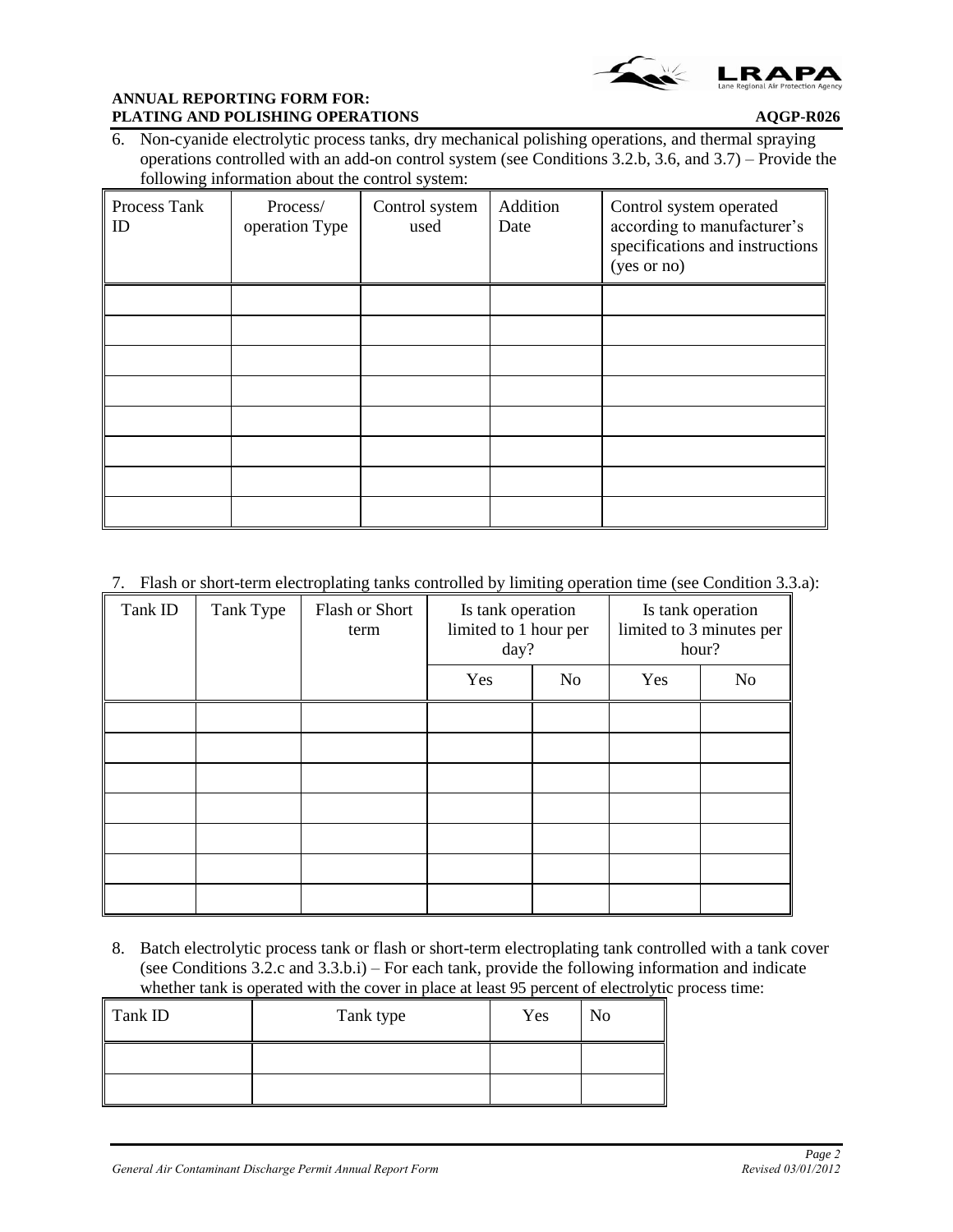

9. Continuous electrolytic process tank controlled with a tank cover (see Condition 3.3.b.ii) – For each tank, provide the following information and indicate whether at least 75 percent of the tank's surface area is covered during periods of electrolytic process operation:

| Tank ID | Tank type | Yes | $\rm No$ |
|---------|-----------|-----|----------|
|         |           |     |          |
|         |           |     |          |
|         |           |     |          |
|         |           |     |          |
|         |           |     |          |
|         |           |     |          |
|         |           |     |          |
|         |           |     |          |

10. Management Practice Compliance – Indicate whether you are implementing the following management practices for each plating and polishing process unit that contains, applies, or emits one or more of the plating and polishing metal hazardous air pollutant (HAP) (see Condition 3.8):

| <b>Management Practice</b>                                                                          | Yes | N <sub>0</sub> |
|-----------------------------------------------------------------------------------------------------|-----|----------------|
| Minimize bath agitation when removing any parts processed in the tank, except when necessary        |     |                |
| to meet part quality requirements                                                                   |     |                |
| Maximize the draining of bath solution back into the tank, by extending drip time when              |     |                |
| removing parts from the tank; using drain boards (also known as drip shields); or withdrawing       |     |                |
| parts slowly from the tank, as practicable                                                          |     |                |
| Optimize the design of barrels, racks, and parts to minimize dragout of bath solution (such as by   |     |                |
| using slotted barrels and tilted racks, or by designing parts with flow-through holes to allow the  |     |                |
| tank solution to drip back into the tank)                                                           |     |                |
| Use tank covers, if already owned and available at the facility                                     |     |                |
| Minimize or reduce heating of process tanks, when doing so would not interrupt production or        |     |                |
| adversely affect part quality                                                                       |     |                |
| Perform regular repair, maintenance, and preventive maintenance of racks, barrels, and other        |     |                |
| equipment associated with affected sources                                                          |     |                |
| Minimize bath contamination, such as through the prevention or quick recovery of dropped            |     |                |
| parts, use of distilled/de-ionized water, water filtration, pre-cleaning of parts to be plated, and |     |                |
| thorough rinsing of pretreated parts to be plated                                                   |     |                |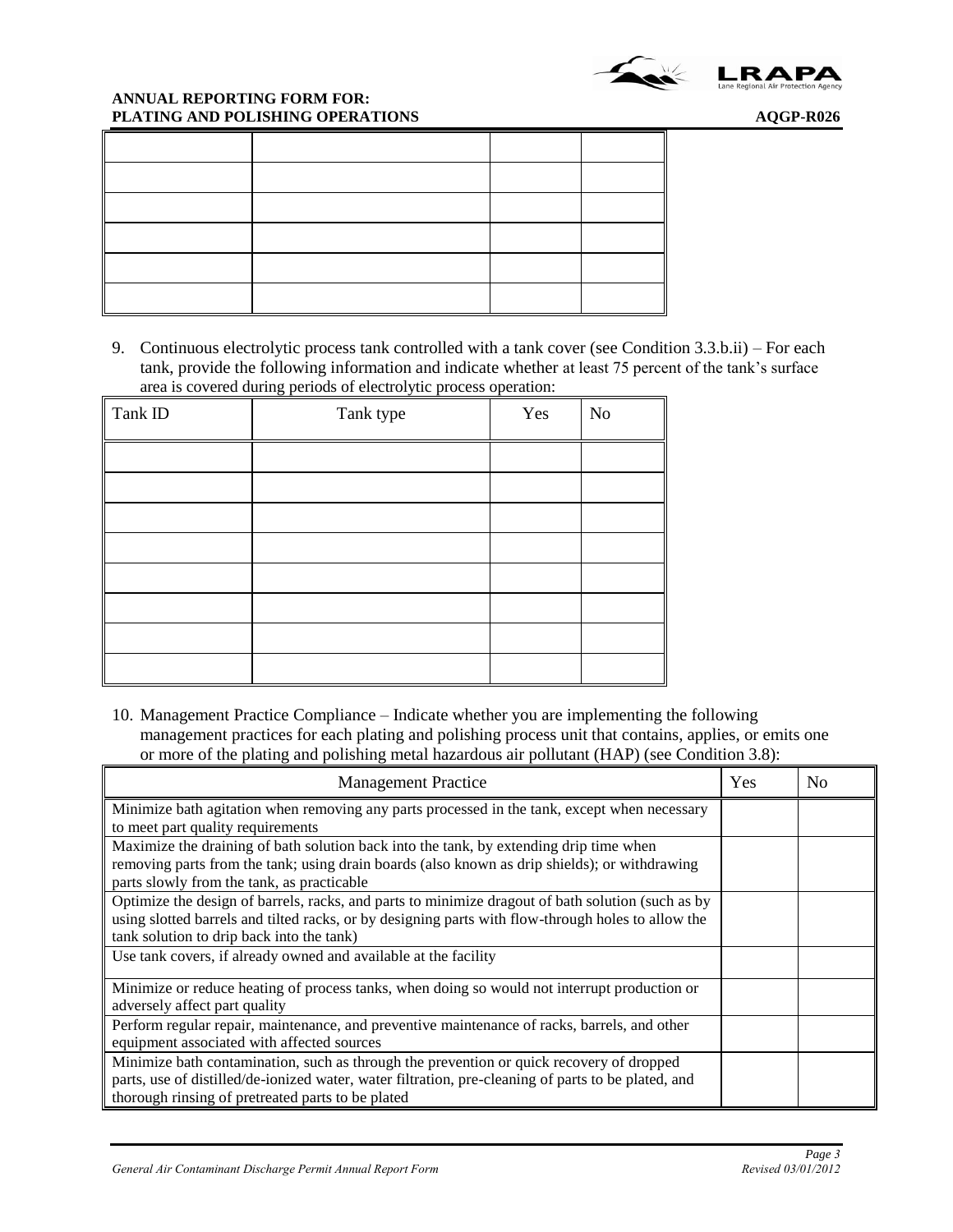

| Maintain quality control of chemicals, and chemical and other bath ingredient concentrations in |  |
|-------------------------------------------------------------------------------------------------|--|
| the tanks                                                                                       |  |
| Perform general good house keeping, such as regular sweeping or vacuuming, if needed, and       |  |
| periodic washdowns                                                                              |  |
| Minimize spills and overflow of tanks                                                           |  |
|                                                                                                 |  |
| Use squeegee rolls in continuous or reel-to-reel plating tanks                                  |  |
| Perform regular inspections to identify leaks and other opportunities for pollution prevention  |  |

11. Deviations – List of deviations from the compliance requirements of the permit and corrective actions taken (see Condition 6.4):

| Process tank/<br><b>Operation ID</b> | Time | What was the<br>compliance requirement<br>(list permit condition)? | What was the<br>deviation? | What corrective<br>action was taken? |
|--------------------------------------|------|--------------------------------------------------------------------|----------------------------|--------------------------------------|
|                                      |      |                                                                    |                            |                                      |
|                                      |      |                                                                    |                            |                                      |
|                                      |      |                                                                    |                            |                                      |
|                                      |      |                                                                    |                            |                                      |
|                                      |      |                                                                    |                            |                                      |

12. Summary of complaints relating to air quality<sup>1</sup>: List any air quality/nuisance complaints received within the last calendar year and how the complaints were addressed.

| Date | Time | Complaint/What was it about? | Response/What did you do? |
|------|------|------------------------------|---------------------------|
|      |      |                              |                           |
|      |      |                              |                           |
|      |      |                              |                           |
|      |      |                              |                           |
|      |      |                              |                           |

13. Please list permanent changes made to processes and equipment that affected air contaminate emissions.